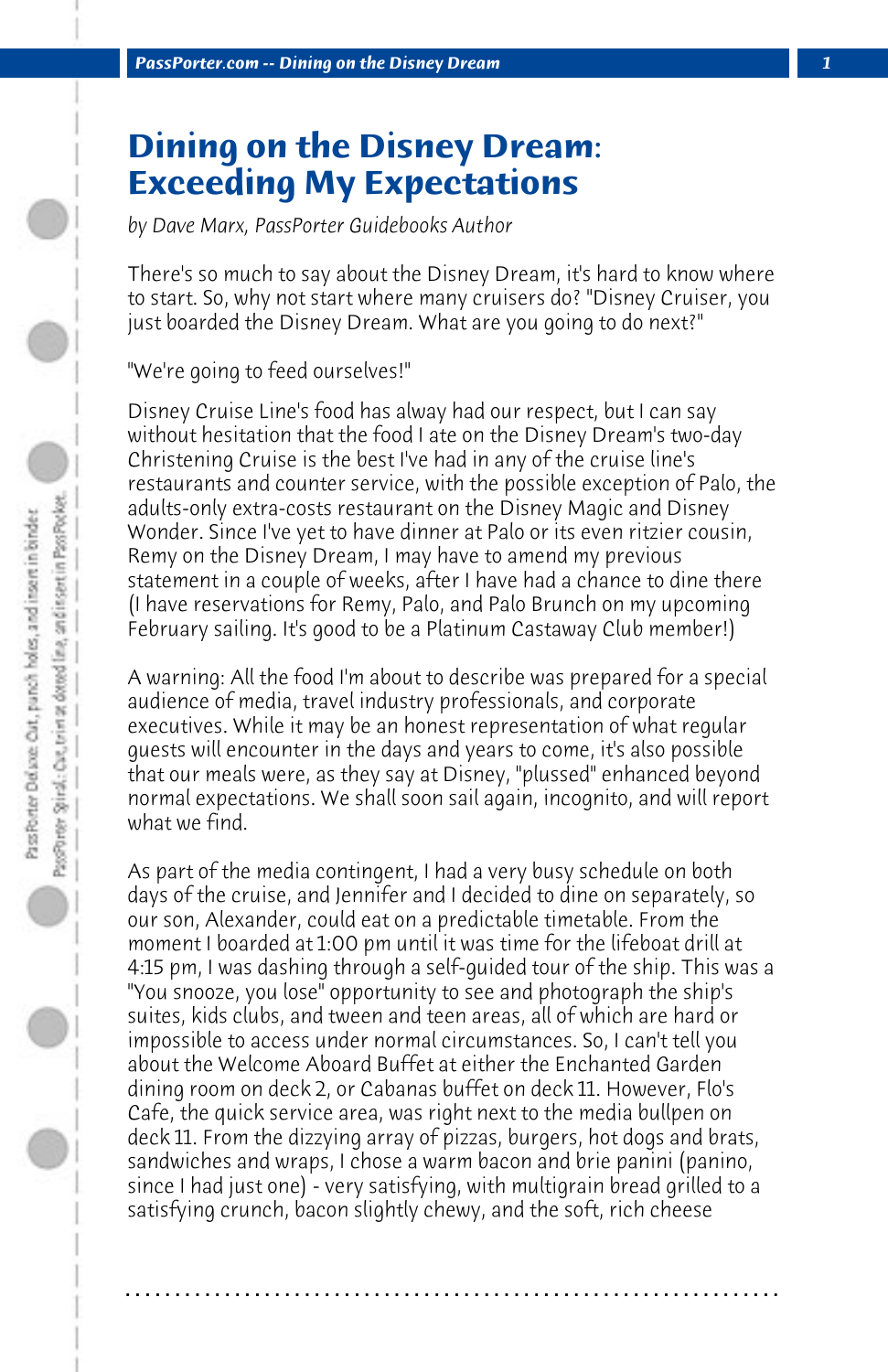binding it all together. Now, I'd be able to survive until my 8:30 pm dinner seating.

My first night's dinner was at Animator's Palate, one of two restaurants on board that carry their names forward from the cruise line's older ships. You've probably seen artist's renderings and photos of the dining room, and have read descriptions of how Crush, the animated sea turtle from Finding Nemo, is swimming around, chatting with diners. While this dining room's theme, roughly, "Homage to Animation" is little changed since the Disney Magic set sail in 1998, the expression of the theme has moved from an animator's sketch pad to an animator's work room, the walls lined with representations of animators' desks, bookshelves, cork boards, and the tchotchkes they collect. The old Animator's Palate presents an ever-changing and dramatic transformation of black-on-white sketches into rich color drawings and animated sequences as the meal progresses, accompanied by a full, orchestral soundtrack that rises to a glorious crescendo. The new-style Animator's Palate maintains a fairly even keel, with animated undersea vistas gently rippling on nearly 30 large video screens built into the walls and partitions. Are we inside a huge aquarium, or have the animator's sketches come to life? It's hard to be sure. Intrusive moments are reserved for the breaks between courses, and the audio system is filled with restful sounds from the Finding Nemo soundtrack, so it doesn't fight conversation. Each animator's station has one large video screen and several smaller screens. The large screen displays an undersea vista familiar to any fan of the Disney-Pixar film, Finding Nemo and/or the theme park attraction, Turtle Talk with Crush. Soon, Crush, the 150 year-young surfer dude/turtle, is making the rounds of the tables, swimming from screen to screen, greeting diners. As the meal progresses, Crush returns several times, once to chat with the guests at table. Truth be told, conversation, whether with my table mates or the animated turtle, diverted my focus from my meal, but my overall impression was very positive, one of the best meals I've enjoyed at any version of Animator's Palate.

The Animator's Palate menu has evolved substantially since I last cruised. My favorite from years past was a parmesan-crusted veal chop. Long gone, alas, but what changes! I started with black truffle pasta pursiettes, the little purses bulging not with gold coins, but a rich, creamy cheese filling dotted with black specks of truffle. These more-than-morsels were napped with a light cream sauce and garnished with a very generous shaving of earthy black truffle and small bits of quality parmigiano cheese. Precious truffles, in a no-extra-charge restaurant that serves over 600 at a sitting? This was just the first hint that Disney's chefs have ratcheted things up a notch or two.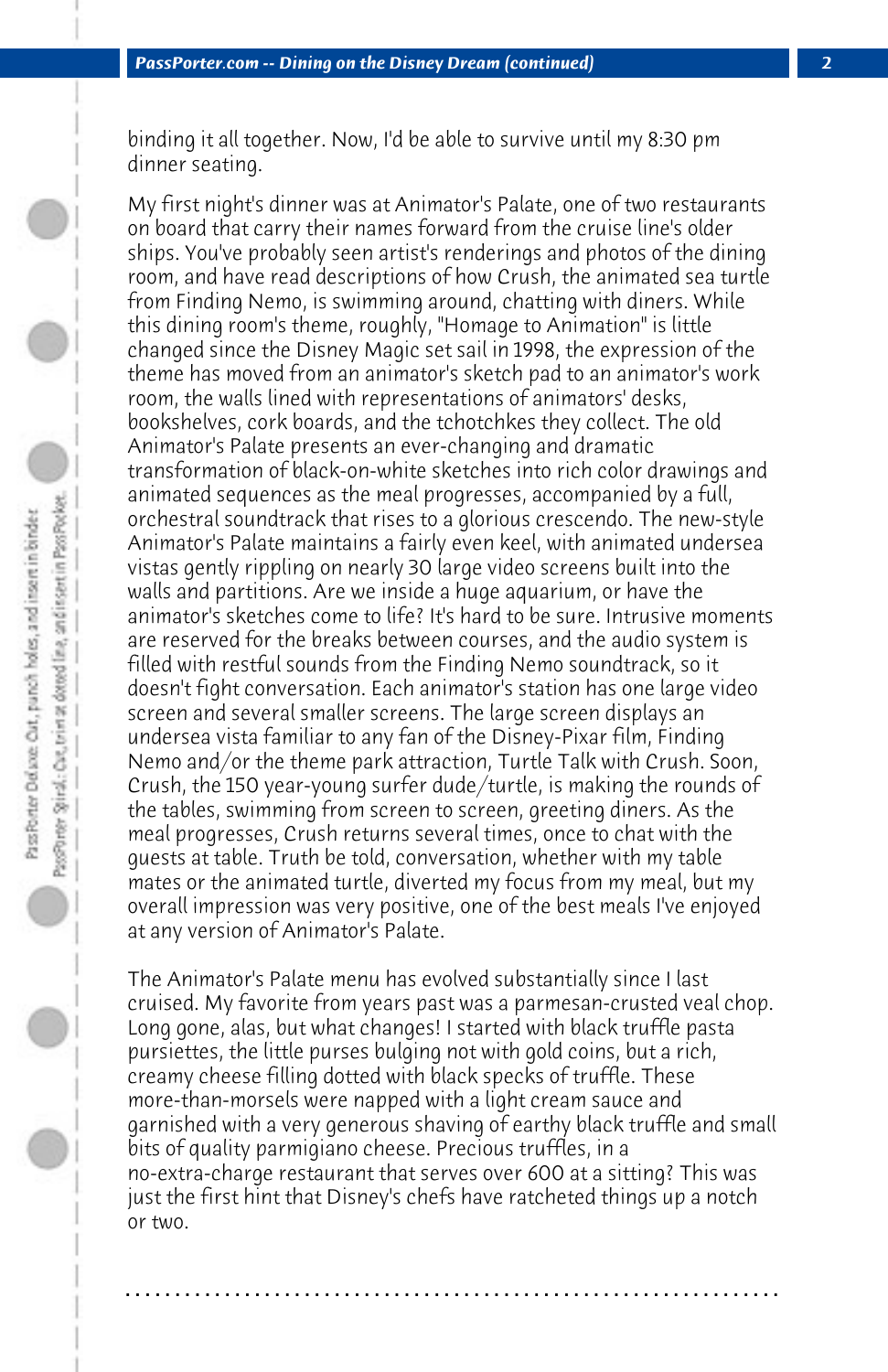I followed the pasta with a light salad of endive, arugula, and watercress with bits of peach, toasted almonds, and a light vinaigrette; the slightly bitter greens were a good choice after the rich pasta.

But on the heels of the remarkable starter my "grilled" black cod with morels was a let-down. I knew that the demands of cruise ship mass-production mean grilled items are typically started on the grill but finish cooking in a holding oven. It wasn't likely I'd get my black cod as it should be, slightly under-cooked, the flesh silky and luxurious on the tongue, but the kitchen needed a test, and I love, love, love black cod. Unfortunately, I was right - it was baked through and through, but at least the generous bits of precious mushroom were satisfying, and the seasoning was good. For dessert, I ordered a sampler trio that proved the skills of the pastry chef. My cup of black coffee was excellent; clean and rich, with mocha overtones.

For Thursday breakfast I headed to Royal Palace for a quick table service meal before dashing out to Castaway Cay for a guided tour of the island's recent upgrades and enhancements. I barely had time to absorb the restaurant's decor, and being breakfast, the room lighting was fairly bright and the staff was not in its formal, evening livery. I loaded up on breakfast, fearing my reportorial itinerary might again deny me lunch. Chocolate croissant, up to snuff, even if the assistant server didn't know it as "pain au chocolat." A request for fruit brought a bowl of cut melon with a dollop of yoghurt and a sprinkling of granola. Fine by me! Since I like to contrast salty and sweet, I asked for bagel and lox (without the bagel), and a sampler plate with pancake, waffle, and French toast. The French toast gets high marks, made from a nice, thick piece of a whole grain bread and dusted with powdered sugar. The small pancake was simply competent, and the waffle, alas, was almost definitely the frozen kind (what, no Mickey waffles?). My plate of salmon came with four nicely folded, generous slices of fish, a scoop of cream cheese, and garnishes of minced red onion, sieved hard-cooked egg, and capers - classic. The salmon was par for DCL, good, but not great; better suited for a bagel than as a stand-alone item. I opted for tea, my choice of a house blend black tea, or herbal. While I've never been a fan of the foil-wrapped Bigelow teas offered on the other ships, at least I had more varieties to choose from. And then, like the White Rabbit, I was off, for a very important date -- an Imagineer-guided tour of the new stuff at Castaway Cay.

I was back on board an hour later, for a media-only Q and A session with Disney execs and top Imagineers, followed by two hours of one-on-one interviews with more Imagineers and key ship crew members. No Castaway Cay barbecue for me! Fortunately, the interviews all took place on deck 11 aft, just a stone's throw from Cabanas, the casual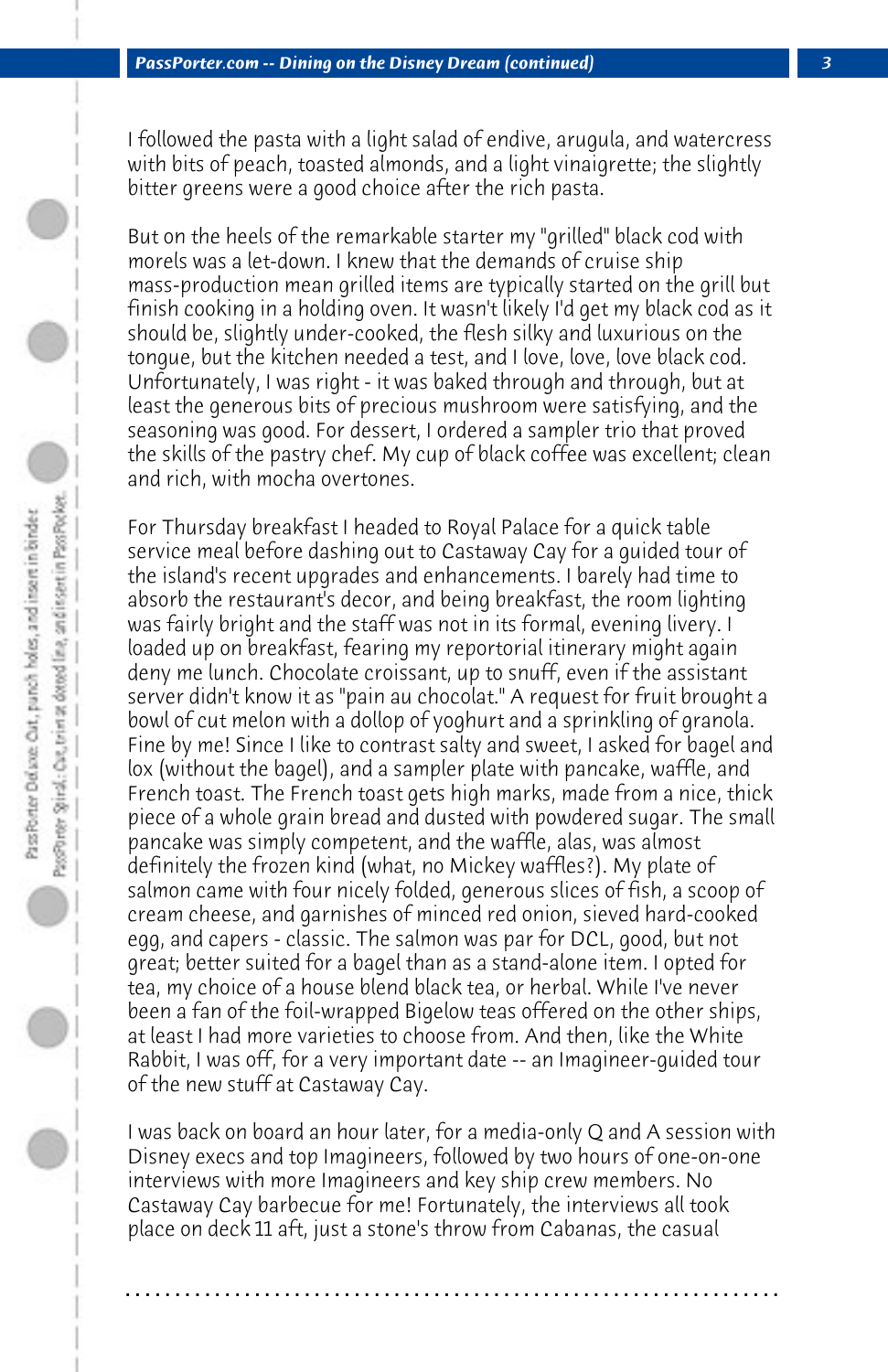buffet on the pool deck. An unexpected scrambling of my schedule allowed time for a quick bite at a reasonable hour.

Disney's publicity led me to believe Cabanas would be more "food court" than buffet, with a wide variety of themed serving areas. What I found, at least on this early voyage, was a nicely laid-out, conventional ship's buffet. Yes, there were themed serving areas for sandwiches, pizza, desserts, carved meats, and the like, but if there was sushi (something hinted at/hoped for), I missed it entirely, and the variety of foods little different than I'm used to. There was, however, a nice change from the grab-your-own-table routine at the Magic and Wonder's pool deck buffets. The staff assigned and saved a table for me when I entered - no need to search-out an empty table while balancing a tray full of food. The variety and quality of what I did sample (and I sampled quite a bite, i mean, bit) was excellent. Most memorable, a scooped-out zucchini squash filled with a coarse tomato stew and little cubes of soft feta cheese. The squash was perfectly cooked, bright green and nicely firm, the tomatoes savory and fresh-tasting, and the little nuggets of cheese soft and creamy. With veggies like this, meat can be completely optional. However, that didn't stop me from trying the grilled, marinated veal scallopini (quite nice), flavorful baked grouper, and a slightly spicy stir-fried beef with cashews that whupped any other cruise ship Chinese fare I've had. I bypassed most starches, but the herbed polenta cake looked really good, so what the heck? Polenta is little more than cooked yellow corn meal, but it can easily become a dense, rubbery mass tasting little better than library paste. To the chef's credit, the kitchen produced a light, flavorful side starch. I couldn't bypass the Jonah crab claws, but I should have looked for a nutcracker, because even with the shells partly sawn to aid opening, they were too challenging for a reporter anxious to get back to work. I set that aside and happily munched on little cubes of balsamic vinegar-marinated Italian salami, quality parmigiano cheese, and a nice assortment of Greek and Italian olives. Then heigh ho, heigh ho...

My dinner at the Enchanted Garden truly enchanted. I dined alone, my companions from the previous evening either worn-out by non-stop interviews, or had been invited to Palo (the New York Post apparently ranks higher than PassPorter Travel Press). Passayu, our server, was incredibly attentive and made my solo dining experience very enjoyable. Once he knew I wanted to sample and nibble, the plates kept coming, each one highly enjoyable. The quiet allowed me to enjoy a wonderful soundtrack of Disney classics, arranged for various chamber ensembles. Very Belle Epoque Paris/Vienna 1890s -- string quartets, wind ensembles, piano/flute duos... a wide range of instrumentation, mostly in late romantic style. A perfect sound for the environs.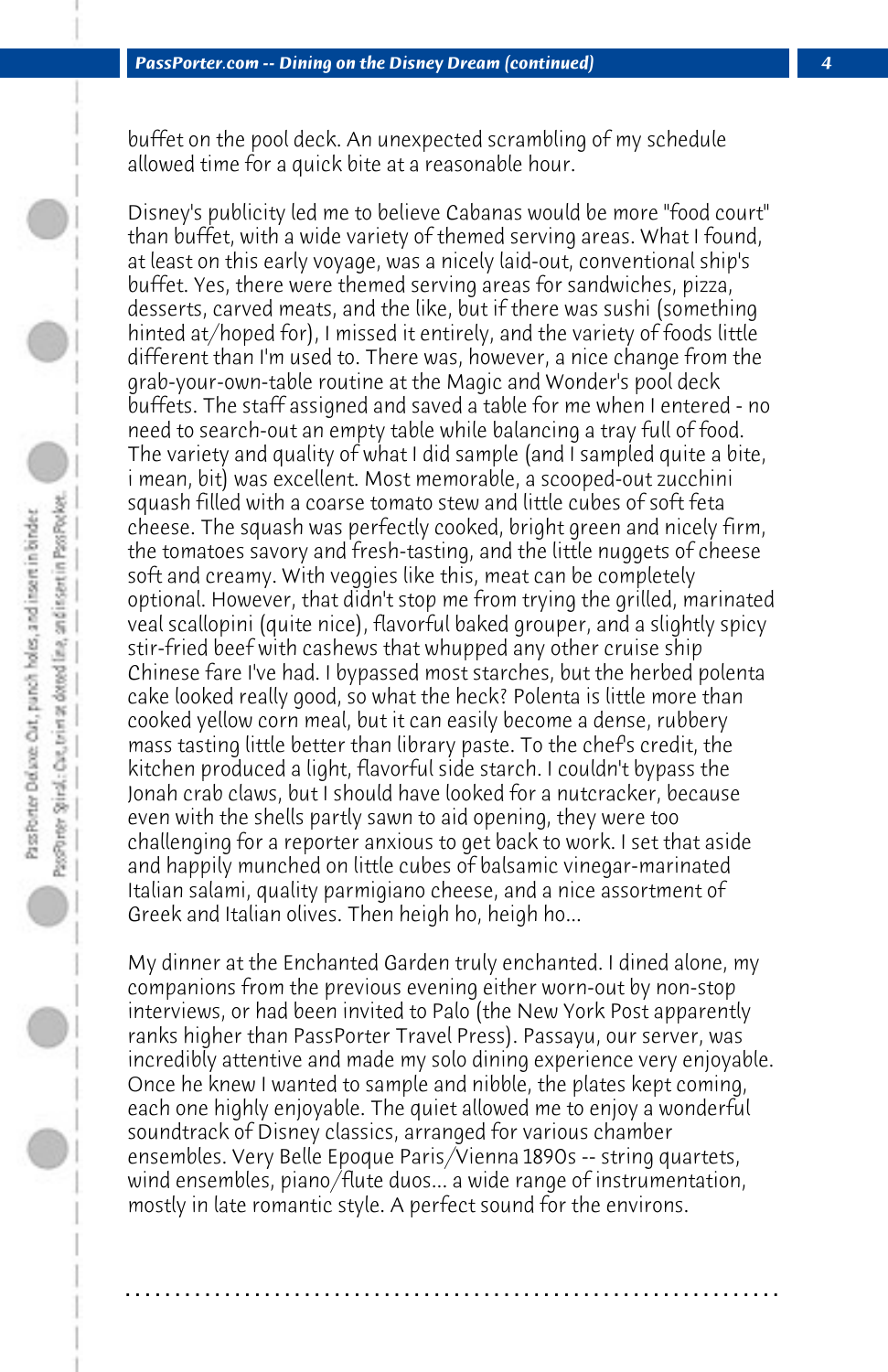Much had been made in advance of this dining room, allegedly inspired by the gardens of the Versailles Palace. But what is an Art Nouveau glass and iron conservatory doing on the grounds of Louis XIV's Baroque palace? 'Tis a fantasyland, indeed. Enter during the day, and the painted vistas through the conservatory glass are all sunlight and flowers. Fanciful overhead glass lampshades have tightly closed petals and glow a muted sky blue. Come dinnertime, the scene changes to permanent twilight, with the pink blush of sunset reflected in the pink and white costumes of the dining room staff and the petals of the now-open glass shades, glowing a warm pink. In a very subtle touch, wall sconces hold Japanese fans that are closed during the day, but open to reveal a cherry blossom motif at night. The classic trailing flower-and-vine motifs of the Art Nouveau era are expressed in the wrought iron structure of the "conservatory" and in many architectural touches. Look closely, and you find the menus, some of the floral decorations, and hanging decorative banners include pansies and roses from Walt Disney's Alice in Wonderland, while Bambi, Thumper, and Flower nestle among the asters in other scenes.

Now, on to the food! For first course, I chose thyme and garlic brioche. The soft bread was a mere container for chanterelle, hedgehog, and black trumpet mushrooms sauteed and lightly sauced with buttermilk quite a nice starter for a 'shroom fanatic like myself. I ordered the caramelized sea scallop entree instead of a salad, and the quality of the kitchen continued to unfold. Perfectly prepared roasted asparagus, green and crisp. Large sea scallops, sweet and silky-soft inside. The "caramelization" was just a light brown smudge, but I'd rather that than a dark, crusty "sear" and rubbery interior. Just a smidge of brown sauce under each scallop, so as not to overpower. At the center of the dish, a neatly molded disk of savory pearl pasta cooked in veal stock and topped with crispy shreds of deep-fried leeks. This was a plate of many pleasures! My third course was another item chosen to test the kitchen. My juicy NY strip steak was tender and done exactly to order, the flavor enhanced by a topping of round pats of herb butter. It's a tribute to the kitchen and my server that the steak arrived at table appropriately hot, but before the butter had melted. The accompanying double-baked potato, mashed, enriched with cream, returned to the shell and oven-browned, was just too good. The caramelized flavor and aroma of the roasted Idaho spud puts any boiled and mashed potato to shame. Roasted root vegetables rounded-out the plate, with sweetly caramelized parsnips particularly grabbing my attention, considering how infrequently they make it to plate.

Once my server understood I wanted to sample, there was no stopping his enthusiasm. He'd ask if I wanted to taste something, I'd say yes to some, no to others, but somehow they all materialized, accompanied by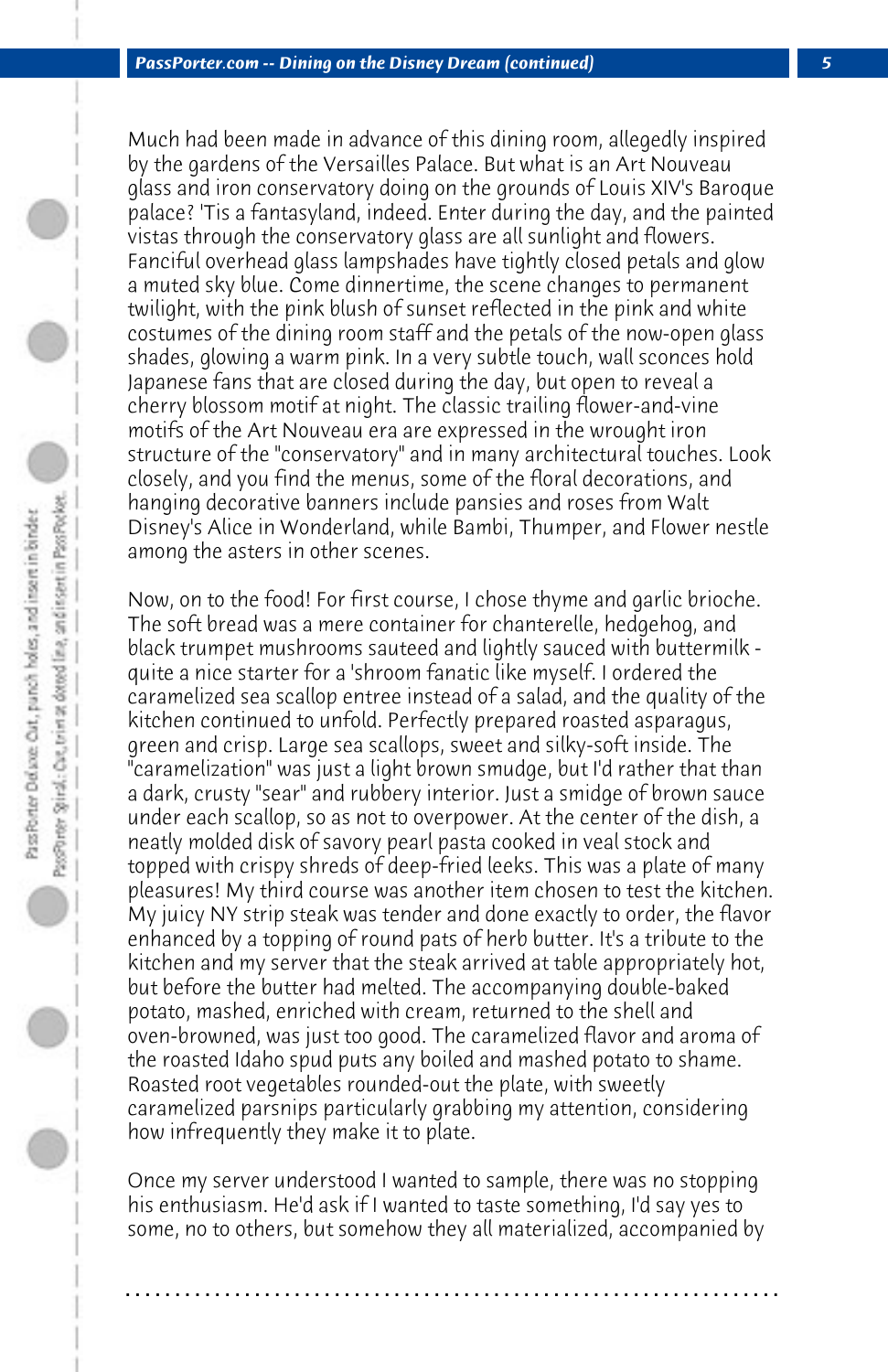*PassPorter.com -- Dining on the Disney Dream (continued) 6*

my server's friendly smile. Chilled, thin disks of red and orange beets were fanned out on a plate, with a grinding of sea salt applied at table quite nice - the beets were sweet and flavorful, but the sea salt didn't live up to it's special billing. The lobster ravioli starter, though, was stupendous - two tender pasta packets filled with chunky lobster and a bit of ricotta cheese as binding, floating in a delicate, clear tomato consomme with just the right acidity to balance the rich filling. Sitting atop it all, a generous morsel of lobster claw meat, a fried basil leaf, and a roasted garlic clove. This, in a "regular rotational dining room?" It's a good thing I had the table for eight to myself, because the array of plates before me covered half of it, each begging me to come back for just one more taste.

Finally, dessert. My server really wanted me to order the Sacher torte, but I didn't have the fortitude for its dense, chocolaty overload. The evening's sampler trio beckoned again. Remarkably, two of the three items were from the "no sugar added" section of the menu, a light cheese cake and a molded chocolate mousse. My hat's off to the pastry chef for having the skill and confidence to include no-sugar-added items in a main selection. I also couldn't resist a taste of the lemon pudding, which bested all comers. This was a British-style baked pudding, a light, warm, lemony cousin to plum or figgy pudding - almost a cake, but not quite. All these held their own against the predictably rich and heavy Sacher Torte, which Passayu managed to sneak onto the table anyway. Fortunately, the serving size was modest, in keeping with the torte's richness, and it was garnished with a beautifully-shaped dollop of whipped cream, a smear of apricot jam, and "Sacher" written in [flowing, chocolate script on the plate. It was time to abandon the](http://www.passporter.com/articles/disney-dream-dining-restaurants-review.php) table and head up to the Pirates Party, before Passayu could offer me a wafer-thin mint!

It seems, whether you're cruising for pure relaxation, or have a "commando" itinerary as the press corps had this trip, meals are the glue that binds the incidents of the voyage into a single experience. It's a time to sit, relax, and enjoy, while sharing your tales with others. While any food might do, meals of the quality presented on the Disney Dream's Christening voyage can take a cruise to a much higher level.

*About The Author:* 

*Article last updated: 01-25-2011*

*View the latest version online at: http://www.passporter.com/articles/disney-dream-dining-restaurants-review.html*